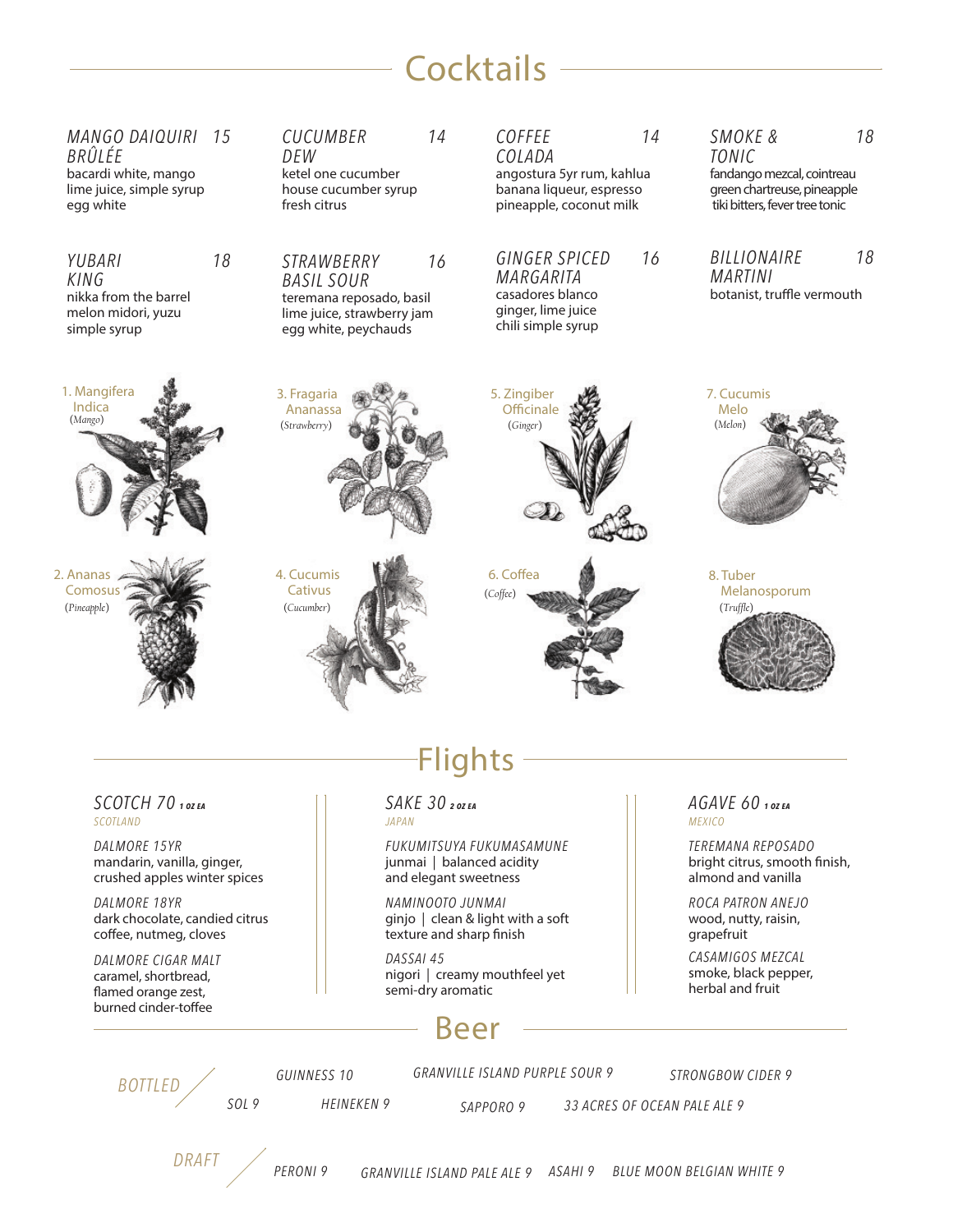| <b>Champagne &amp; Sparkling</b>  |                 |      |    |      |
|-----------------------------------|-----------------|------|----|------|
| Mionetto                          | prosecco        | nv   | 12 | 60   |
| Mionetto 'Prestige'               | rosé sparkling  | nv   |    | 66   |
| Simmonet-Febvre P100              | cremant brut    | nv   | 14 | 71   |
| Casa Canevel                      | prosecco rosé   | nv   |    | 72   |
| Marchesi Antinori 'Cuvee Royale'  | sparkling brut  | nv   |    | 88   |
| <b>Roederer Estate</b>            | brut rosé       | nv   |    | 121  |
| Moet & Chandon                    | imperial brut   | nv   |    | 162  |
| <b>Bruno Paillard Premiere</b>    | brut            | nv   | 33 | 165  |
| Veuve Clicquot                    | brut            | nv   |    | 170  |
| Pol Roger                         | brut            | nv   |    | 175  |
| <b>Billecart-Salmon</b>           | brut reserve    | nv   |    | 180  |
| Louis Roederer                    | brut premier    | nv   |    | 194  |
| Moët & Chandon                    | nectar imperial | nv   |    | 211  |
| <b>Bollinger</b>                  | special cuvee   | nv   |    | 220  |
| Laurent Perrier 'Cuvee'           | brut rosé       | nv   |    | 240  |
| Pol Roger Vintage                 | brut            | 2008 |    | 253  |
| <b>Bruno Paillard Grand Cru</b>   | blanc de blanc  | nv   |    | 290  |
| Ruinart                           | brut rosé       | nv   |    | 310  |
| Veuve Clicquot 1.5L               | brut            | nv   |    | 356  |
| Perrier-Jouet 'Belle Epoque'      | brut            | 2011 |    | 476  |
| Dom Pérignon                      | brut            | 2010 |    | 506  |
| Krug 'Grand Cuvee'                | brut            | nv   |    | 576  |
| Louis Roederer 'Cristal'          | brut            | 2013 |    | 686  |
| Dom Pérignon                      | rosé            | 2006 |    | 746  |
| Veuve Clicquot 'La Grande Dame'   | rosé            | 2006 |    | 776  |
| <b>Krug Vintage</b>               | brut            | 2004 |    | 846  |
| Armand De Brignac 'Ace of Spades' | brut gold       | nv   |    | 916  |
| Armand De Brignac 'Ace of Spades' | rosé            | nv   |    | 1236 |
| Louis Roederer 'Cristal Rosé'     | rosé            | 2013 |    | 1356 |
| Dom Perignon 'P2 Plenitude'       | brut            | 2000 |    | 1499 |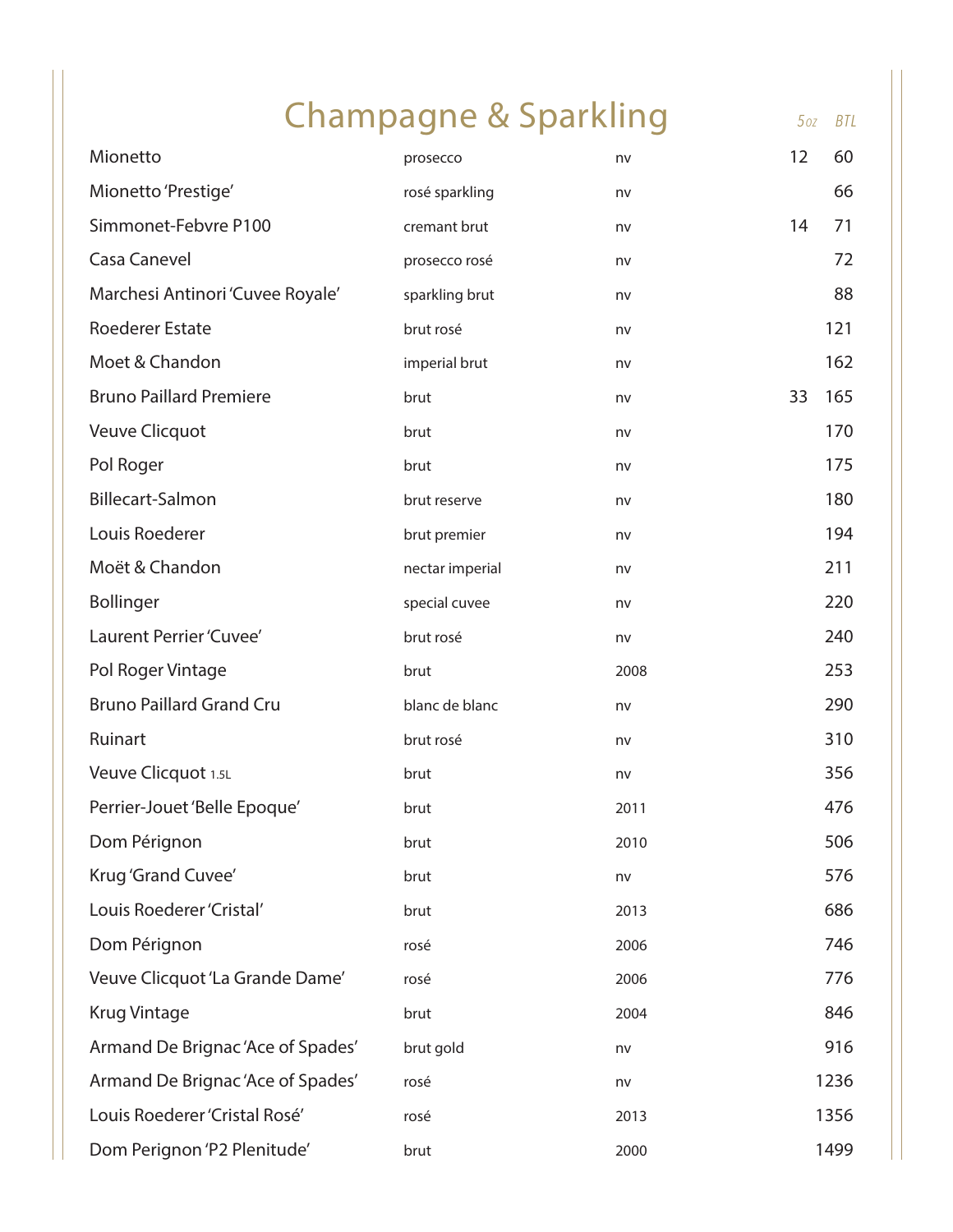### Sake

*2OZ BTL*

| Fukumitsuya Fukumasamune 720 ml     | junmai           | ishikawa  |    | -74 |
|-------------------------------------|------------------|-----------|----|-----|
| Dassai '45' 300 ml                  | nigori           | yamaguchi | 23 | 77  |
| Adatara 720 ml                      | ginjo            | fukushima |    | 98  |
| Naminooto 720 ml                    | junmai ginjo     | ishikawa  | 14 | 114 |
| Dassai '45' 720 ml                  | junmai dai-ginjo | yamaguchi |    | 130 |
| Hakkaisan 'Snow Aged' 720 ml        | junmai ginjo     | niigata   |    | 190 |
| Tama no Hikari 'Black Label' 720 ml | junmai dai-ginjo | kyoto     |    | 620 |
|                                     |                  |           |    |     |

### Rosé *6OZ 9OZ BTL*

| <b>Mission Hill Estate</b>           | pinot noir                     | okanagan, bc              | 13 | 20 | 56  |
|--------------------------------------|--------------------------------|---------------------------|----|----|-----|
| Santa Margherita 'Stilrose'          | gropello, sangiovese, barbera  | verona, it                |    |    | 60  |
| Hammeken Cellars 'Sedosa' Organic    | bobal, tempranillo             | castilla, esp             |    |    | 62  |
| Culmina Family Estate 'Saignee'      | merlot, cabernet, cab franc    | oliver, bc                |    |    | 66  |
| Tormaresca 'Calafuria'               | negroamaro, primitivo, syrah   | salento, it               |    |    | 68  |
| Chateau Les Auzines 'Alaina'         | cinsault, syrah, grenache      | languedoc-rousillon, fr   |    |    | 70  |
| The Palm by Whispering Angel         | grenache, cinsault, syrah      | provence, fr              | 17 | 25 | -73 |
| Rodney Strong 'Rose of Pinot Noir'   | pinot noir                     | russian river, california |    |    | 78  |
| Daou Vineyards                       | grenache noir, sauvignon blanc | paso robles, california   |    |    | 80  |
| <b>Ultimate Provence</b>             | syrah, cinsault, grenache noir | provence, fr              |    |    | 87  |
| Chateau D'Esclans 'Whispering Angel' | grenache, syrah, rolle         | provence, fr              |    |    | 106 |
|                                      |                                |                           |    |    |     |

## White  $\frac{60Z}{90Z}$  **BTL**

| Chateau ste. Michelle            | riesling                   | washington                  | 13 | 20 | 56  |
|----------------------------------|----------------------------|-----------------------------|----|----|-----|
| Louis Latour 'Ardeche'           | chardonnay                 | france                      | 14 | 21 | 60  |
| Culmina Family Estate 'R&D'      | sauvignon blanc, semillion | oliver, bc                  | 14 | 21 | 60  |
| Mission Hill 'Reserve'           | pinot gris                 | okanagan, bc                | 15 | 22 | 65  |
| Villa Sparina 'Gavi di Gavi'     | cortese                    | piedmont, italy             | 16 | 24 | 68  |
| Masi Bossi Fedrigotti            | pinot grigio               | trentino-alto adige, italy  |    |    | 70  |
| <b>Rodney Strong</b>             | chardonnay                 | sonoma, california          |    |    | 74  |
| Ferrari Carano                   | fume blanc                 | anderson valley, california |    |    | 86  |
| Alois Lageder                    | pinot grigio               | trentino-alto adige, italy  |    |    | 88  |
| Louis Jadot 'Chablis'            | chardonnay                 | burgundy, france            |    |    | 96  |
| Duckhorn                         | sauvignon blanc            | napa valley, california     |    |    | 105 |
| Pfaffenheim 'Grand Cru Steinert' | gewurtztraminer            | alsace, france              |    |    | 108 |
| Treana Blanc                     | viognier, marsanne         | central coast, california   |    |    | 112 |
| Martin's Lane 'Naramata Ranch'   | riesling                   | okanagan, bc                |    |    | 140 |
| Rombauer                         | chardonnay                 | carneros, california        |    |    | 198 |
| Louis Jadot Chassagne-Montrachet | chardonnay                 | burgundy, france            |    |    | 222 |
|                                  |                            |                             |    |    |     |